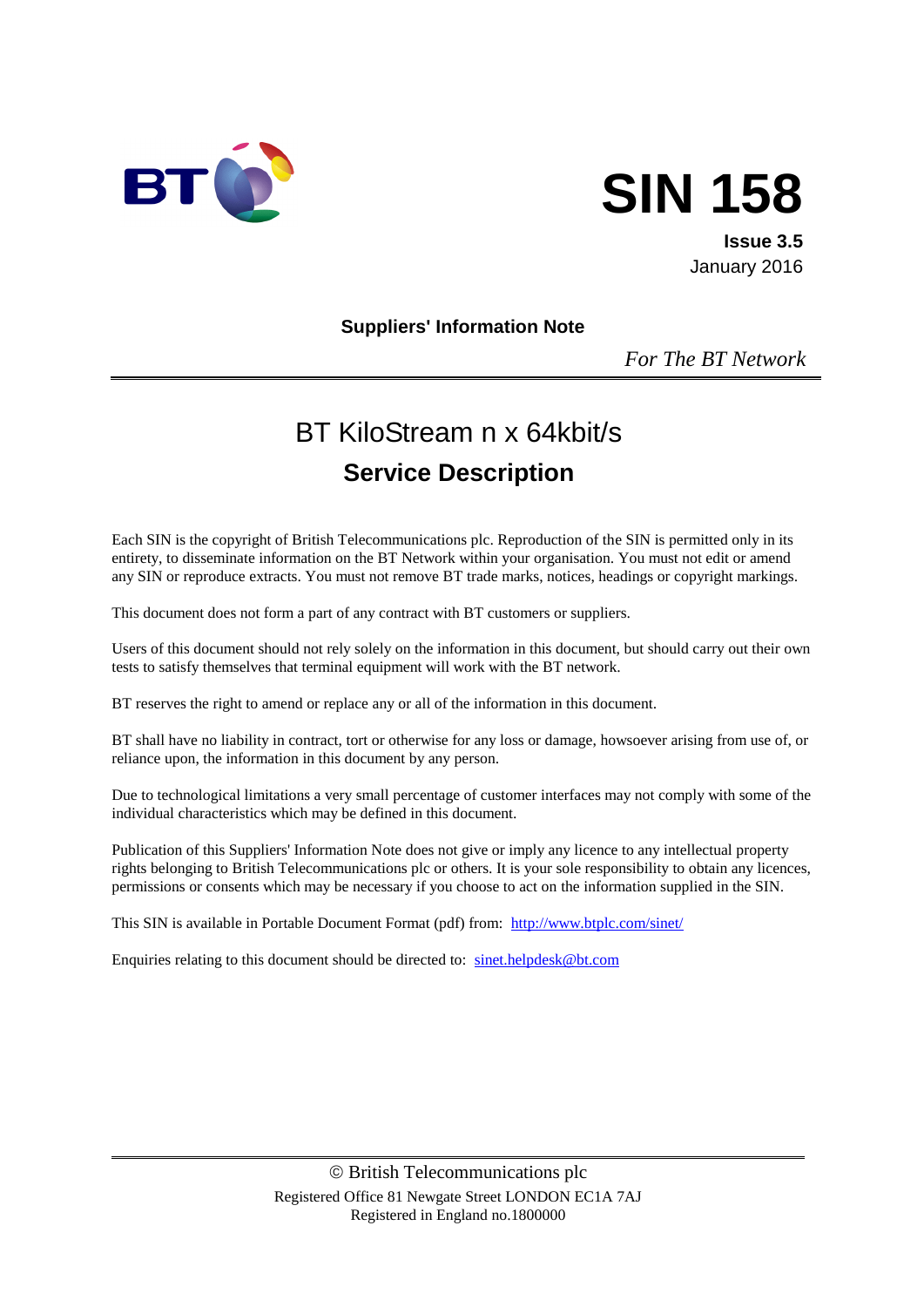# **CONTENTS**

| 1.  |       |  |
|-----|-------|--|
| 2.  |       |  |
| 2.1 |       |  |
|     | 2.1.1 |  |
|     | 2.1.2 |  |
|     |       |  |
|     | 2.2.1 |  |
|     | 2.2.2 |  |
|     |       |  |
|     | 2.3.1 |  |
|     | 2.3.2 |  |
|     | 2.3.3 |  |
| 3.  |       |  |
| 4.  |       |  |
| 4.1 |       |  |
|     | 4.1.1 |  |
|     | 4.1.2 |  |
| 4.2 |       |  |
|     | 4.2.1 |  |
|     | 4.2.2 |  |
|     | 4.2.3 |  |
|     | 4.2.4 |  |
| 4.3 |       |  |
| 5.  |       |  |
| 6.  |       |  |
| 7.  |       |  |
| 8.  |       |  |
|     |       |  |
|     |       |  |
|     |       |  |
|     |       |  |
|     |       |  |
|     |       |  |
|     |       |  |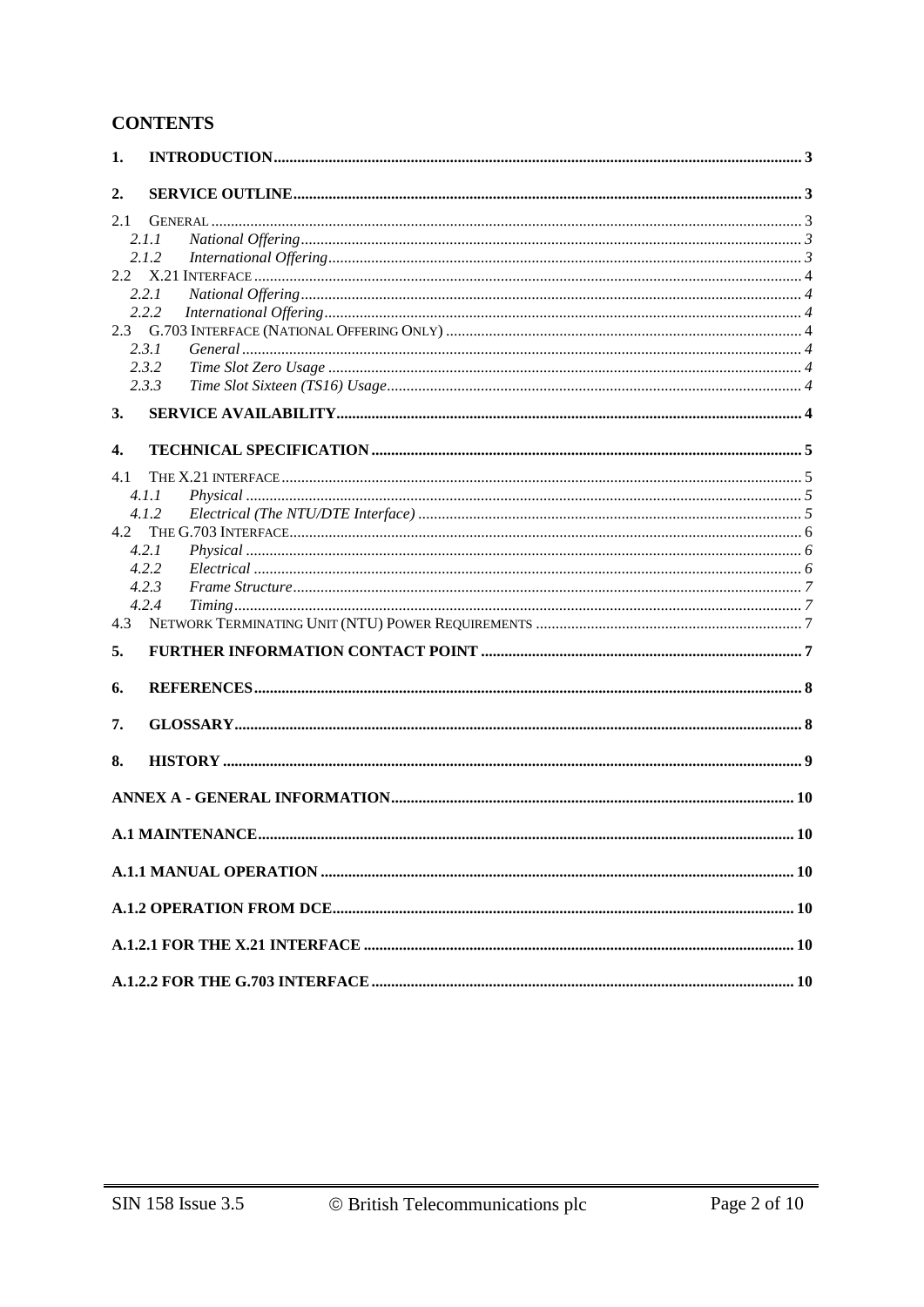# **1. Introduction**

This Suppliers Information Note (SIN) describes the n x 64kbit/s KiloStream service using the ITU-T G.703<sup>[1]</sup> and ITU-T X.21<sup>[2]</sup> interfaces. It is intended to provide information about this service for terminal equipment manufacturers and developers.

*Note: The following speed options were withdrawn from new supply in November 2012 - 192kbit/s, 320kbit/s, 384kbit/s, 448kbit/s, 576kbit/s, 640kbit/s, 704kbit/s, 768kbit/s, 832kbit/s, 896kbit/s and 960kbit/s.*

*Note: Advance notice of withdrawal from new supply - All remaining speed options – 128kbit/s, 256kbit/s and 512kbit/s will be withdrawn from new supply in September 2016.*

*Note: It is expected that all KiloStream N products (at all speeds) will be completely withdrawn from service in March 2020.*

#### **2. Service Outline**

#### **2.1 General**

The service is available nationally and internationally at different capacities.

*Note: The following speed options were withdrawn from new supply in November 2012 - 192kbit/s, 320kbit/s, 384kbit/s, 448kbit/s, 576kbit/s, 640kbit/s, 704kbit/s, 768kbit/s, 832kbit/s, 896kbit/s and 960kbit/s.*

*Note: Advance notice of withdrawal from new supply - All remaining speed options – 128kbit/s, 256kbit/s and 512kbit/s will be withdrawn from new supply in September 2016.*

*Note: It is expected that all KiloStream N products (at all speeds) will be completely withdrawn from service in March 2020.*

#### **2.1.1 National Offering**

This offering enables the exchange of synchronous serial binary data at various rates in multiples of 64 kbit/s. This service was first launched offering an n x 64 kbit/s via the ITU-T X.21 interface. As an enhancement to the service, BT intoduced an ITU-T G.703 interface service option.

#### **2.1.2 International Offering**

The international service enables the exchange of synchronous serial binary data at various rates in multiples of 64 kbit/s via the ITU-T X.21 interface.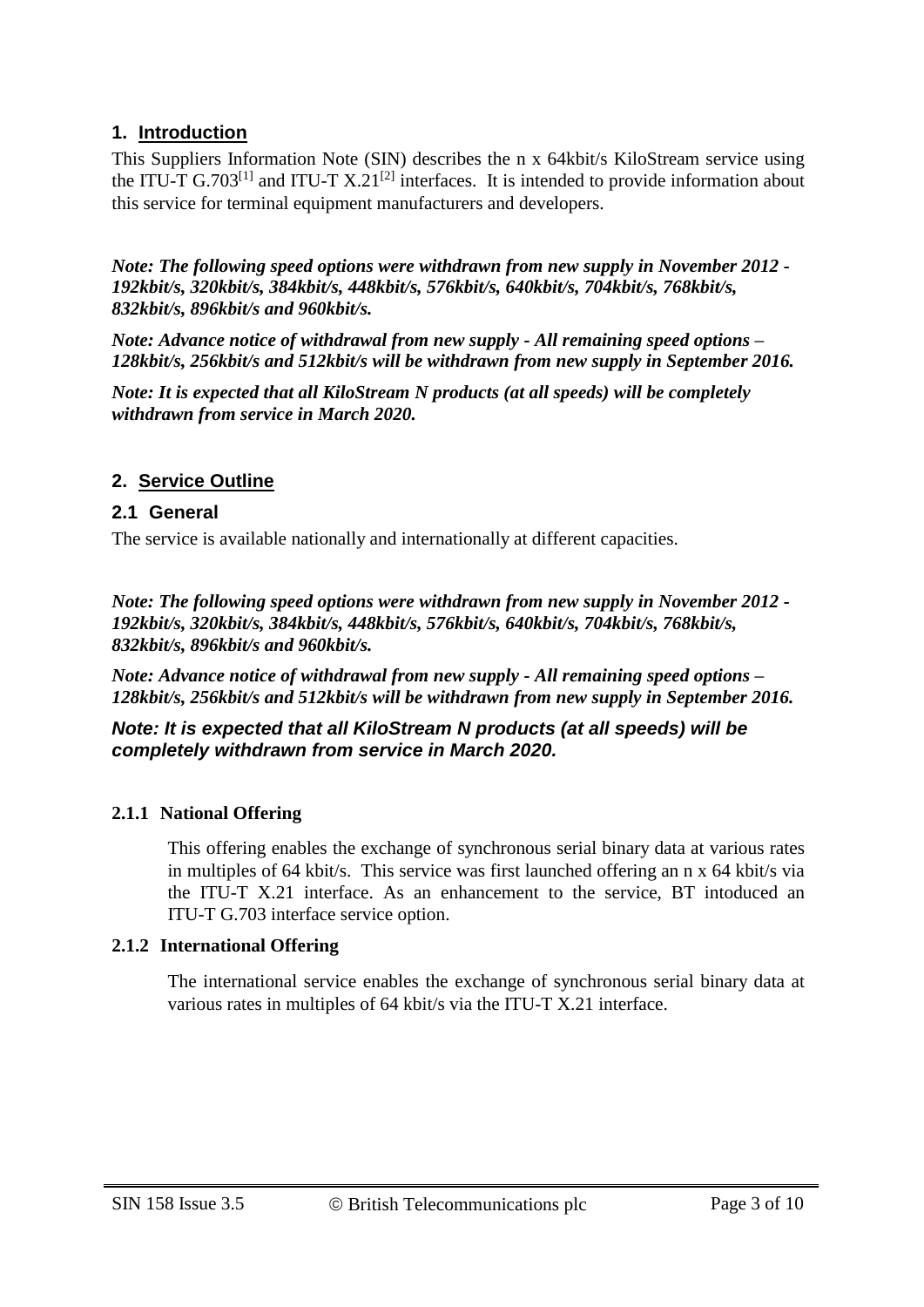#### **2.2 X.21 Interface**

#### **2.2.1 National Offering**

The integer "n" is representative of the customer data rate requirement, "n" being the number of 64 kbit/s multiples added together to achieve this (in the range from 2 to 16). The service also provides ways of optionally transporting the customers Control / Indicate interchange conditions through the network. Data framing and synchronisation is provided through the network.

If the Control / Indicate (C/I) conditions are transported then an extra time slot, in addition to the n time slots, will be required i.e.  $n+1$ .

#### **2.2.2 International Offering**

This offering is the same as that for the national offering with the exception that the range of n is from 2 to 31 without the transport of the C/I conditions, and 2 to 30 including C/I.

### **2.3 G.703 Interface (National Offering Only)**

#### **2.3.1 General**

The integer "n" is representative of the number of 64kbit/s channels used within a 2048 kbit/s  $G.704^{[3]}$  structured signal. The range of "n" being between 2 and 16. Where transportation of the customers (actual) time slot 0 is required then an extra 64kbit/s channel will be used i.e. n+1. Data framing and synchronisation is provided through the network.

#### **2.3.2 Time Slot Zero Usage**

When this option is provided the customer's time slot 0 (CTS0) is transported transparently between the respective customers' termination points.

#### **2.3.3 Time Slot Sixteen (TS16) Usage**

The service does not require the CPE to provide TS16 signalling hence the service does not require multiframe alignment and treats TS16 as an ordinary data time slot.

# **3. Service Availability**

*Note: The following speed options were withdrawn from new supply in November 2012 - 192kbit/s, 320kbit/s, 384kbit/s, 448kbit/s, 576kbit/s, 640kbit/s, 704kbit/s, 768kbit/s, 832kbit/s, 896kbit/s and 960kbit/s.*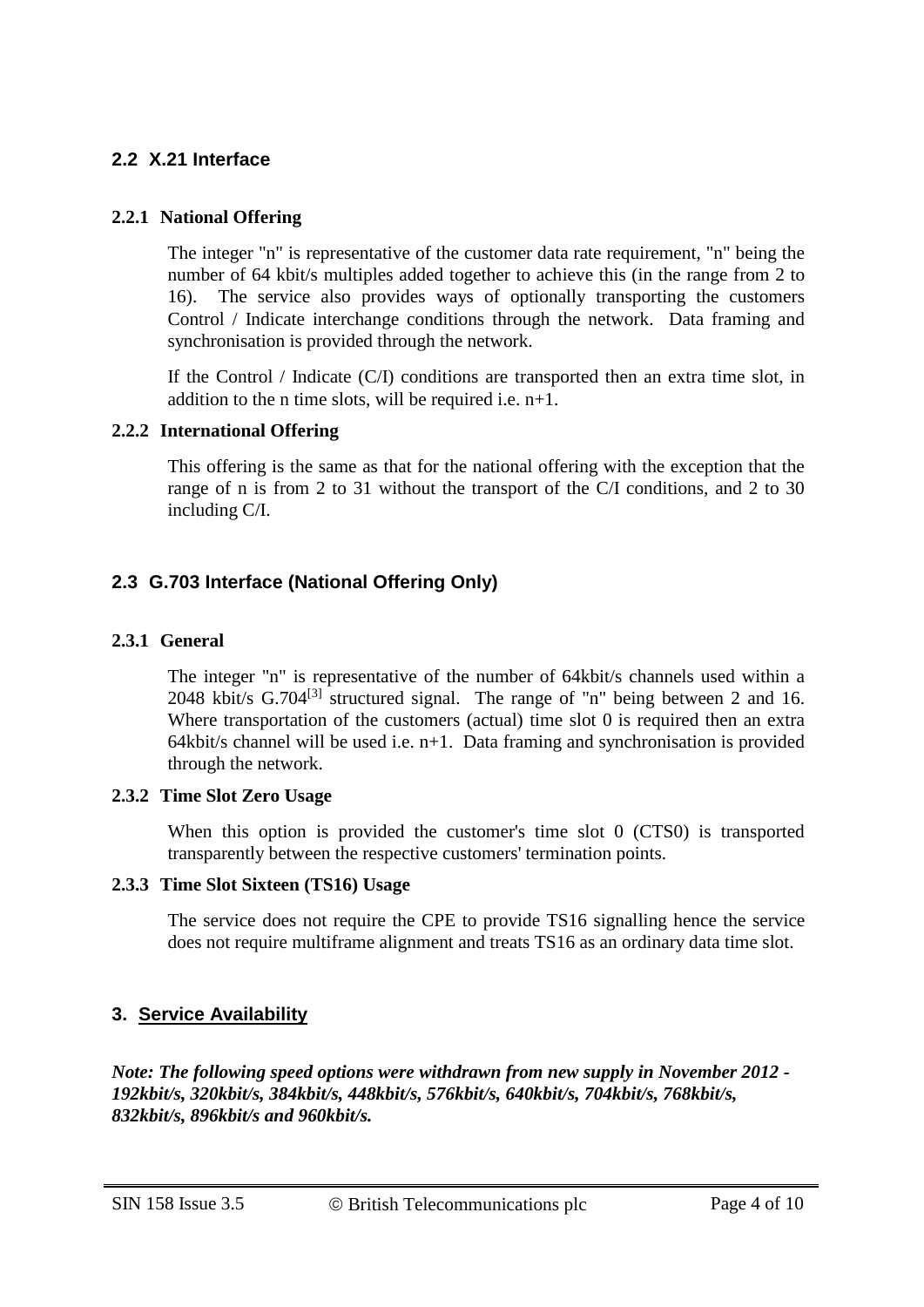*Note: Advance notice of withdrawal from new supply - All remaining speed options – 128kbit/s, 256kbit/s and 512kbit/s will be withdrawn from new supply in September 2016.*

#### *Note: It is expected that all KiloStream N products (at all speeds) will be completely withdrawn from service in March 2020.*

The KiloStream n x 64kbit/s service was launched February 1989. The n x 64kbit/s (G703) enhancement was launched during December 1993. The KiloStream n x 64kbit/s service, implementing the G.703 120 ohm balanced interface was introduced in January 1997.

# **4. Technical Specification**

#### **4.1 The X.21 interface**

#### **4.1.1 Physical**

The service offers X.21 access via a 15-way D-type connector mounted on an NTU located at the customer's premises. The attachment to the NTU is via an interface (DTE-NTU) conforming to ITU-T Recommendation X.21 that facilitates full duplex transmission of data at the n x 64 kbit/s rate.

The customer's terminal equipment (DTE) is connected to the NTU irrespective of data rate by means of a connecting cord with 15 way "D" type connector conforming to BS ISO 4903<sup>[4]</sup>.

#### **4.1.2 Electrical (The NTU/DTE Interface)**

The interchange circuits used are shown in Table 1:

| <b>ITU-T CIRCUIT</b> | <b>DIRECTION OF</b>   | <b>CIRCUIT</b>            | PIN | PIN |
|----------------------|-----------------------|---------------------------|-----|-----|
| <b>DESIGNATION</b>   | <b>SIGNALLING</b>     | <b>DESCRIPTION</b>        | A   | B   |
| IG                   |                       | Ground (common<br>Return) | 8   |     |
| IT                   | $DTE \rightarrow DCE$ | <b>Transmitted Data</b>   |     |     |
| $\mathbb R$          | DTE-<-DCE             | <b>Received Data</b>      |     |     |
| $\mathsf{C}$         | $DTE \rightarrow DCE$ | Control                   |     | 10  |
| II                   | $DTE - <$ DCE         | Indicate                  |     | 12  |
| lS                   | DTE-<-DCE             | Signal Element<br>Timing  |     | 13  |
| B                    | DTE-<-DCE             | <b>Byte Timing</b>        |     | 14  |

#### Table 1 - Interchange Circuits

A brief description of the function of each interchange circuit is given below. A full description of these circuits can be found in ITU-T Recommendation  $X.24^{[5]}$ .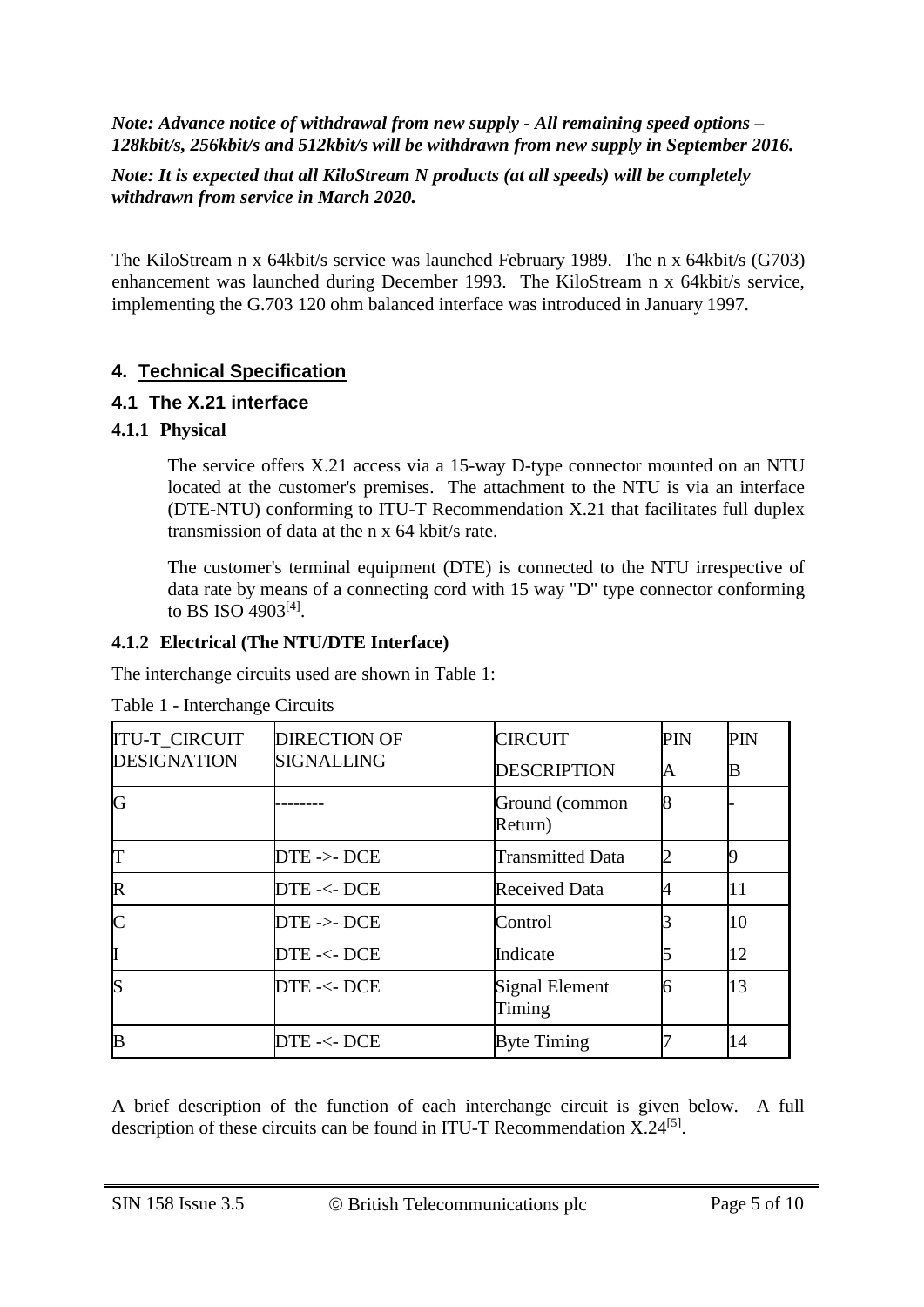Circuit G: Signal ground

Circuit T: Data signals at a rate of n x 64 kbit/s are transferred from the DTE to the NTU.

Circuit R: Data at the originating bit rate ( $n \times 64$  kbit/s) is extracted from time slots 1 to n in the incoming 2048 kbit/s signal and transferred from the NTU to the DTE.

Circuit C: The state (ON or OFF) of interchange circuit C is controlled by the customer's DTE and transferred to the NTU for transmission across the network. The ON state indicates that customer's data is being transmitted and OFF indicates other signalling / control data is being sent. The NTU is also able to control the state of "C" for test and fault signalling purposes.

Circuit I: The state (ON or OFF) of the interchange circuit C is controlled by the circuit "C" condition from the distant NTU. An ON state indicates that customer's data is being received from the distant NTU, the OFF indicates other signalling / control data is being received.

Circuit S: The NTU recovers an n x 64 kbit/s clock which is extended to the DTE to provide signal element timing across the interface at all times.

Circuit B: Byte timing pulses are generated by the NTU every eight periods of the n x 64 kbit/s clock and is extended to the DTE.

The electrical characteristics (at all data rates) of the interface are compatible with ITU-T Recommendation X.27 (V.II)<sup>[6]</sup> with cable termination in the load. This condition must also apply to the DTE. The Electrical Industries Association equivalent is RS 449 (RS 422A).

# **4.2 The G.703 Interface**

#### **4.2.1 Physical**

4.2.1.1 Implementing the G.703 75 ohm Unbalanced Interface

Physically, the digital presentation of the G.703<sup>[1]</sup> service is via a pair of BNC 75 $\Omega$ sockets, one for each direction of transmission. The sockets conform to the general requirements of IEC  $169-8^{[7]}$  with the mating dimensions specified in annex B of BS ISO/IEC 10173:1991<sup>[8]</sup>.

#### 4.2.1.2 Implementing the G.703 120 ohm Balanced Interface

Physically, the digital presentation of the G.703 service is a 120 Ohm balanced interface via a socket which conforms to BS EN  $60603-7:1993^{[9]}$  (RJ45 type). The pin out/contact assignment is given in the standard BS ISO/IEC 10173:1991.

#### **4.2.2 Electrical**

Electrically, this presentation conforms to ITU-T Recommendation G.703, Section 6. The line code is High Density Bipolar No.3 (HDB3) as defined in G.703, Annex A.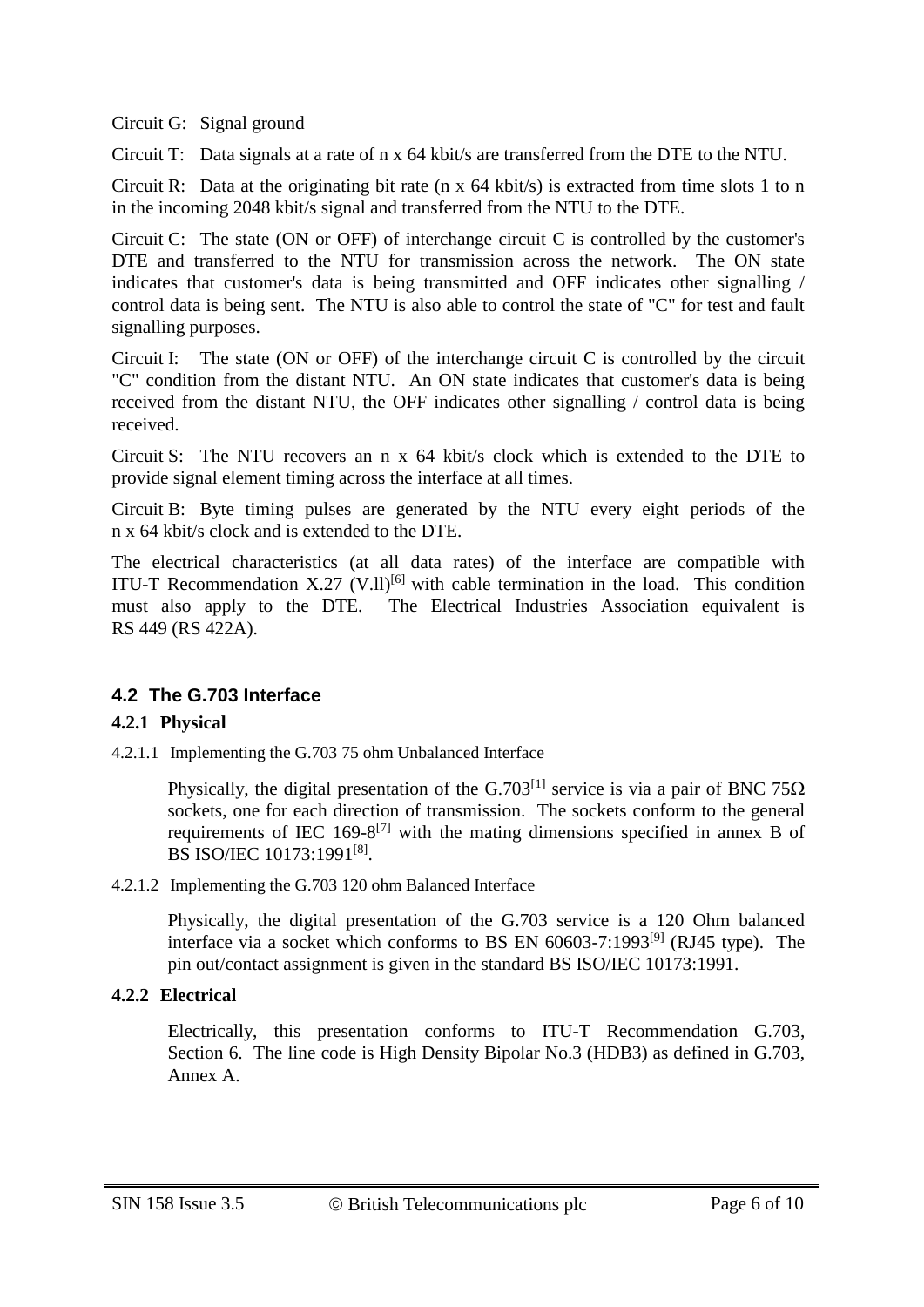#### **4.2.3 Frame Structure**

The frame structure offered over the  $G.703^{[1]}$  interface complies with G.704 Section  $5^{[3]}$ .

# **4.2.4 Timing**

The service provides the terminal equipment timing.

# **4.3 Network Terminating Unit (NTU) Power Requirements**

Various types of NTU maybe installed, some require a 240 V a.c. mains power source and others require a -50 V d.c. power feed. Power consumption varies, dependent on type of NTU, between 5 Watts and 20 Watts. The -50 V d.c. supply can be provided by BT, or by the customer (see note below). A customer supplied 240 V a.c. mains power source will be required close to the installation to operate either the BT -50 V d.c. power supply or to power the NTU directly depending on the type of NTU.

Where the NTU is powered by a customer provided -50 V d.c. supply, the NTU will be supplied with a connection lead which will be presented as wires only. As power supplies can vary slightly in output voltage and characteristics, the NTU will function with customer provided power supplies which conform to British Telecommunications Network Requirements (BTNR)  $2511$ <sup>[10]</sup>.

Note:

Customer provided power supplies for connection to this service shall conform with relevant safety standards.

# **5. Further Information Contact Point**

Contacts for further information can be found at <http://www.btplc.com/sinet/>

Alternatively please contact either:

- Your Company's BT account manager.
- For business customers, BT sales on 0800 800152 for product and service information, sales and rental enquiries.

Enquiries relating to this document should be directed to the SIN helpline which is given on the title page.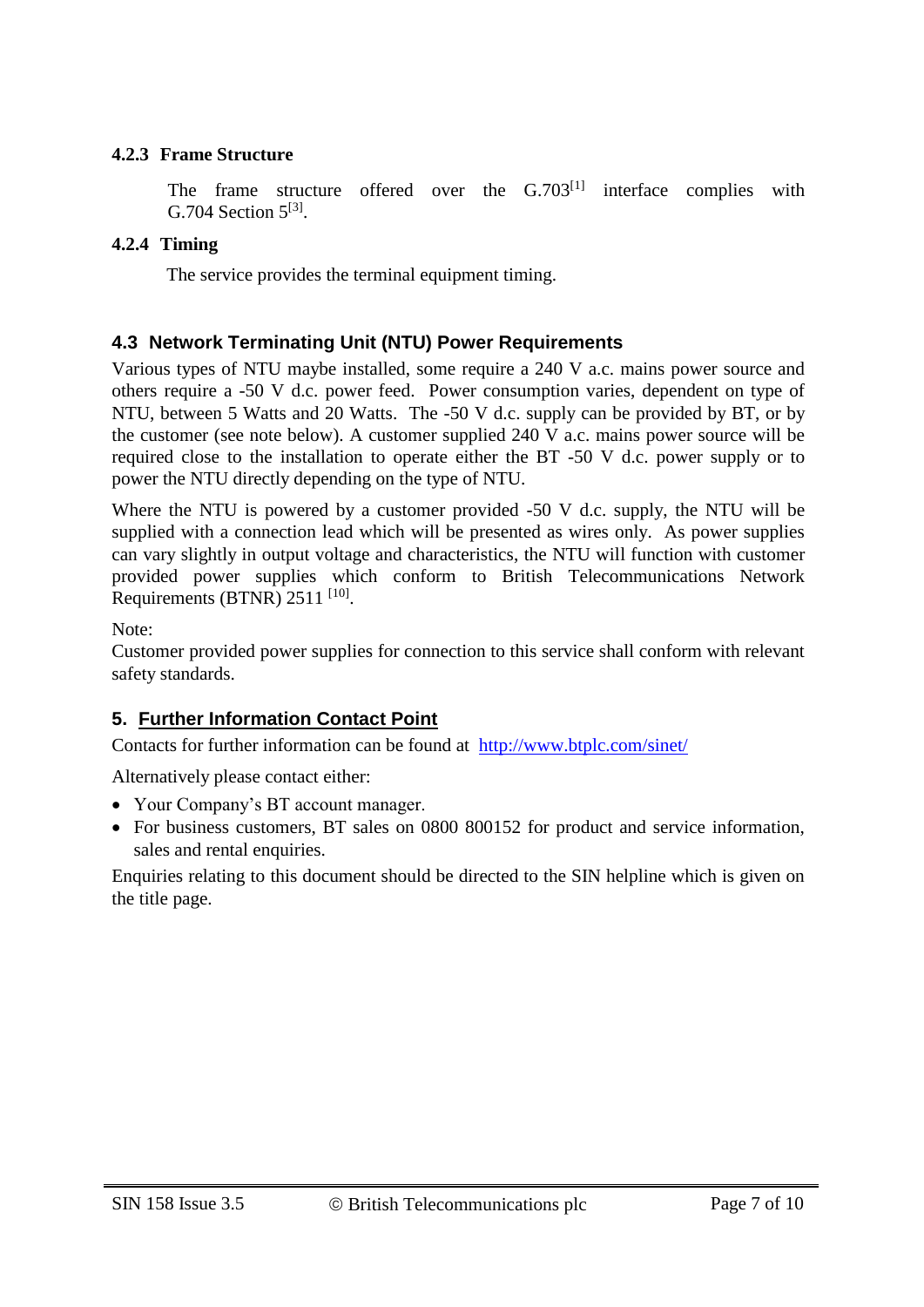## **6. References**

| $[1]$             | ITU-T Recommendation G.703 - Physical/Electrical Characteristics of Hierarchical Digital<br>Interfaces.                                                                                                                          |
|-------------------|----------------------------------------------------------------------------------------------------------------------------------------------------------------------------------------------------------------------------------|
| $[2]$             | ITU-T Recommendation X.21 - Interface between Data Terminal Equipment (DTE) and Data<br>Circuit-Terminating Equipment (DCE) for Synchronous Operation on Public Data Networks.                                                   |
| $[3]$             | ITU-T Recommendation G.704 - Synchronous Frame Structures used at 1544, 6312, 2048, 8488<br>and 44 736 kbit/s Hierarchical Levels.                                                                                               |
| $[4]$             | British Standard BS ISO 4903 - 15 Pole DTE/DCE Interface Connector and Contact Number<br>Assignments.                                                                                                                            |
| $\lceil 5 \rceil$ | ITU-T Recommendation X.24 - List of Definitions for Interchange Circuits between Data<br>Terminal Equipment (DTE) and Data Circuit-Terminating Equipment (DCE) on Public Data<br>Networks.                                       |
| [6]               | ITU-T Recommendation X.27 (V.11) - Electrical Characteristics for Balanced Double-Current<br>Interchange Circuits for General use with Integrated Circuit Equipment in the Field of Data<br>Communications.                      |
| $[7]$             | British Standard IEC 169-8 - Radio-frequency connectors - Part 8 : R.F. coaxial connectors with<br>inner diameter of outer conductor 6.5 mm (0.256 in) with bayonet lock - Characteristic<br>impedance 50 ohms (Type BNC).       |
| [8]               | British Standard BS ISO/IEC 10173 - Integrated Services Digital Network (ISDN) Primary<br>Access Connector at Reference Points S and T.                                                                                          |
| $[9]$             | British Standard BS EN 60603-7 - Connectors for frequencies below 3 MHz for use with printed<br>boards - Part 7. Detail specification for connectors, 8-way, including fixed and free connectors<br>with common mating features. |
| $[10]$            | BTNR 2511 - Interface of telecomms equipment with a nominal 48v negative dc power supply.                                                                                                                                        |
| $[11]$            | ITU-T Recommendation X.150 - Principles of Maintenance Testing for Public Networks using<br>Data Terminal Equipment (DTE) and Data Circuit-Terminating Equipment (DCE) Test Loops.                                               |

For further information or copies of referenced sources, please see document sources at: <http://www.btplc.com/sinet/>

# **7. Glossary**

| <b>BABT</b>  | <b>British Approvals Board for Telecommunications</b>                                                                              |  |  |
|--------------|------------------------------------------------------------------------------------------------------------------------------------|--|--|
| <b>BS</b>    | <b>British Standard</b>                                                                                                            |  |  |
| <b>BTNR</b>  | <b>British Telecommunications Network Requirements</b>                                                                             |  |  |
| <b>CCITT</b> | The International Telegraph and Telephony Consultative Committee (See also ITU-T)                                                  |  |  |
| <b>DTE</b>   | Data Terminating Equipment                                                                                                         |  |  |
| <b>DCE</b>   | Data Circuit Terminating Equipment                                                                                                 |  |  |
| HDB3         | High Density Bipolar No.3                                                                                                          |  |  |
| <b>ISO</b>   | <b>International Standards Organisation</b>                                                                                        |  |  |
| <b>ITU-T</b> | International Telecommunications Union for Telecommunications (former CCITT)                                                       |  |  |
| <b>NTU</b>   | Network Terminating Unit; BT's designation of the device performing the functions of a Data<br>Circuit Terminating Equipment (DCE) |  |  |
| <b>SIN</b>   | Suppliers' Information Note                                                                                                        |  |  |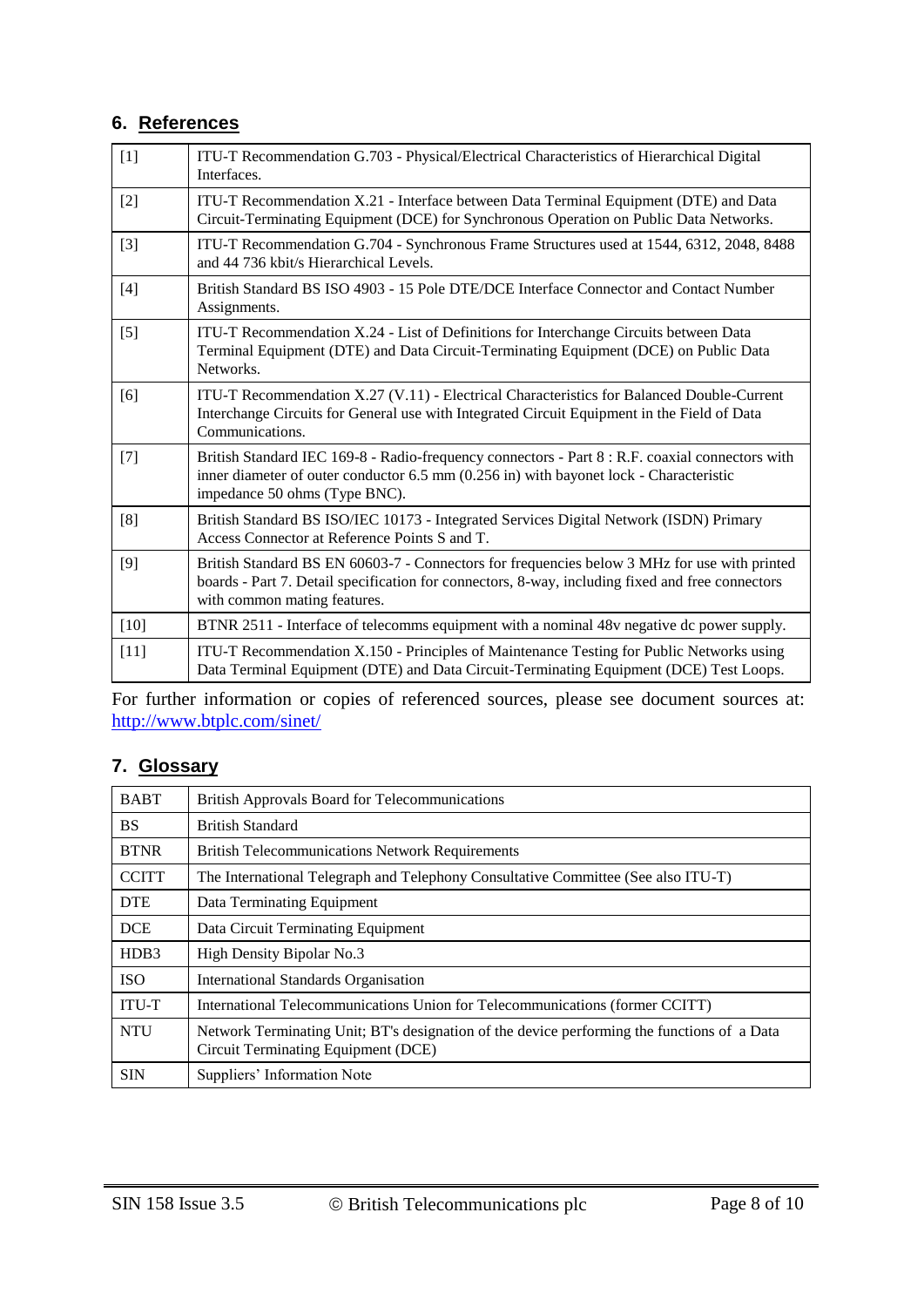# **8. History**

| Issue 1        | February 1989 | First Issued.                                                                                                                              |
|----------------|---------------|--------------------------------------------------------------------------------------------------------------------------------------------|
| Issue 2        | December 1993 | Updated.                                                                                                                                   |
| Issue 3        | February 1997 | Updated to include a G.703 120 ohm interface; As well as updating the<br>approval requirements at the request of BABT.                     |
| $I$ ssue $3.1$ | December 2002 | Editorial and document format changes                                                                                                      |
| $I$ ssue $3.2$ | January 2004  | Approval Requirements statement removed, information available via SINet<br>Useful Contacts page. Section and reference numbering amended. |
| Issue 3.3      | November 2012 | Note added about the withdrawal of some speeds and interface options from<br>new supply                                                    |
| $I$ ssue $3.4$ | February 2015 | Note added to provide advance notification of withdrawal from new supply of<br>remaining speeds and interfaces.                            |
| $I$ ssue $3.5$ | January 2016  | Note added to provide advance notification of full service withdrawal<br>timeframes.                                                       |
|                |               | Change SINet site references from http://www.sinet.bt.com to<br>http://www.btplc.com/sinet/                                                |

**-END-**